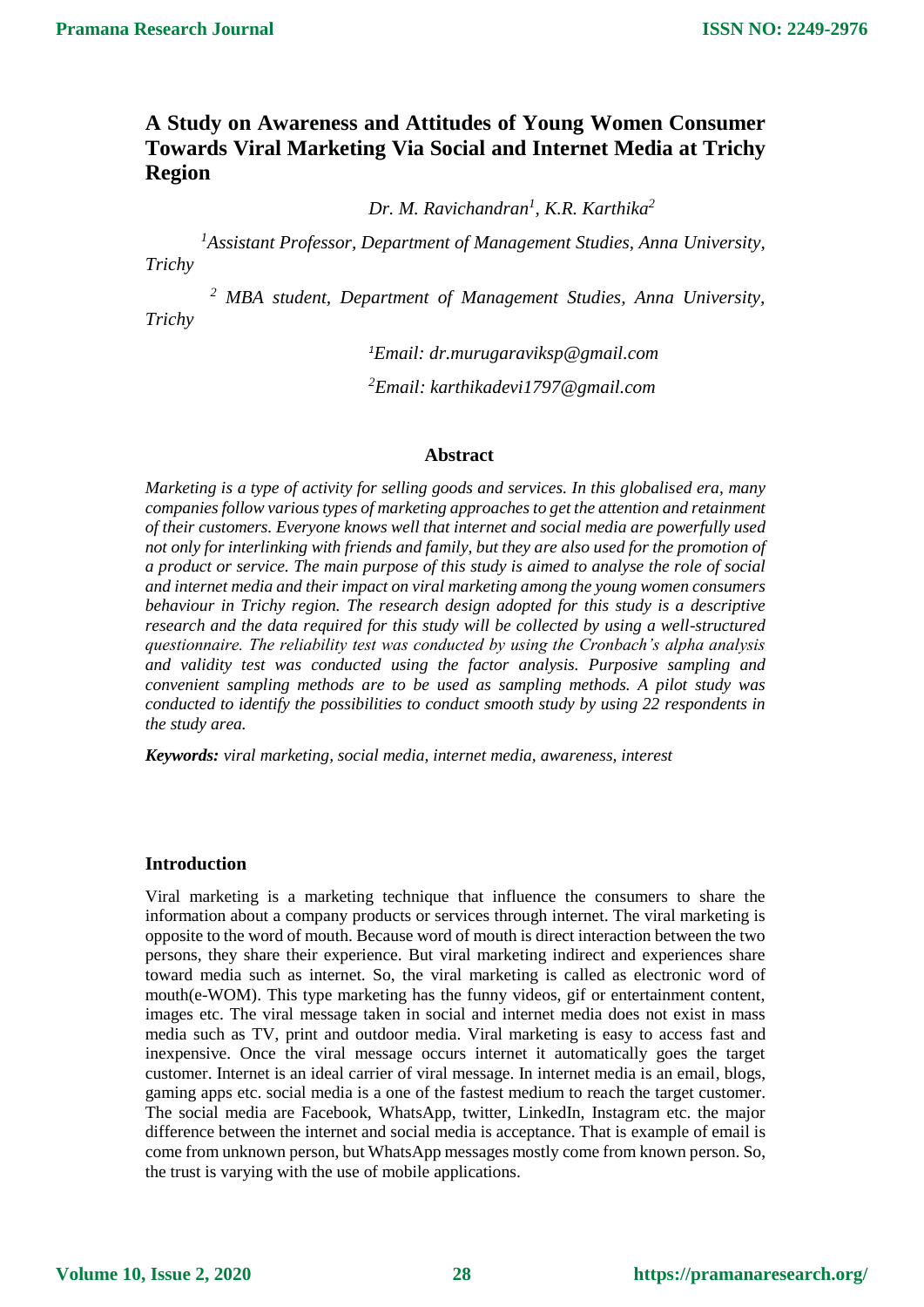In today world the young students used the various types of mobile application. They are involved in internet and social media. The online purchase is increases in today scenario. The various online purchase apps are Amazon, Flipkart, Snapdeal etc. so, the online purchase increase the market competition. Every marketer wants to increase their marketing advantage and retain consumer and to influence their brand awareness to the consumer. Some products are going viral to create good impression to the customer example of dove "Real Beauty Sketches" campaign is a famous viral marketing product in 2013. So viral marketing is fast tool to create the awareness as well as to increase the products quality. Based on the viral message is the product impression is change. The study analyses young consumer behaviour to the viral message.

### **Review of literature**

Rebecca J. Larson (2009) the paper fully covers the rationale of the need for corporate presence in social media, the true value is derived from well-developed viral marketing strategies for entry into the developing new media segments and analysis of entry into social media is crucial for corporate success and brand management. Also describes that brands increases the consumer loyalty by involving their customer decision making process. Social media is the new thing to engaging forum for customer and company interaction.

Hongwai, Hui hui, Zhou(2012) the purpose of the paper is to predicting young Chinese consumer behaviour in mobile viral attitudes and intents. The attitude is based on the subjective norm, perceived cost and pleasure were significant predictors of their viral behaviour. Their virtual attitudes, perceived utility and subjective norm predicted their intent to pass along entertainment message. But the mobile viral attitude only is found for the Chinese consumer. So, the paper gives a practical implication, limitations ad future research guidelines.

Hajili M .N. (2014) social media have given new opportunities to consumers to interact with internet. Consumers uses the social media, such as online communities, to create content and to network with others. The study of social media can identify the prons to be gained by market. A multidisciplinary model, creating on the technology acceptance model and relevant literature on trust and media, has been made. The model has been evaluated by SEM-PLS, demonstrating the role of social media in development of traditional commerce into social commerce. The author says that how the social media facilitate to influence the consumer, leading interest and to buying intention. The perceived utility of a site is also identified as a contribute factor. At the end of the result of the paper the author gives implications, limitations and instructions for future research.

Chaarlas L.J., Rajkumar R(2104) Viral marketing has risen from the many marketing strategies. The marketing practice that support the idea or perception of an individual to share through internet has been defined as viral or buzz marketing. The author says that analyse the perception of the consumer on the determinants of viral marketing. The determinants of viral marketing are email, videos, blogs, social networks and forums are taken for analyse the consumer perception about viral marketing. Also, it helps how to reach the consumer via social media and usage of sharing information on the features and prices of products or services. At the end of the result of the paper the author helps marketers and consumers to better understand and use the critical determinants of viral marketing to their advantage.

Ken Fong, Rashad Yazdanifard(2014) the internet is developed into a new medium and online trading is increasing rapidly in a decade. This is created a need for us to understand how the consumer perceives online purchase decision. Online marketing techniques are the art and science of selling products or services in the social or digital networks such as internet and cell phones. Internet is the consumer decision making process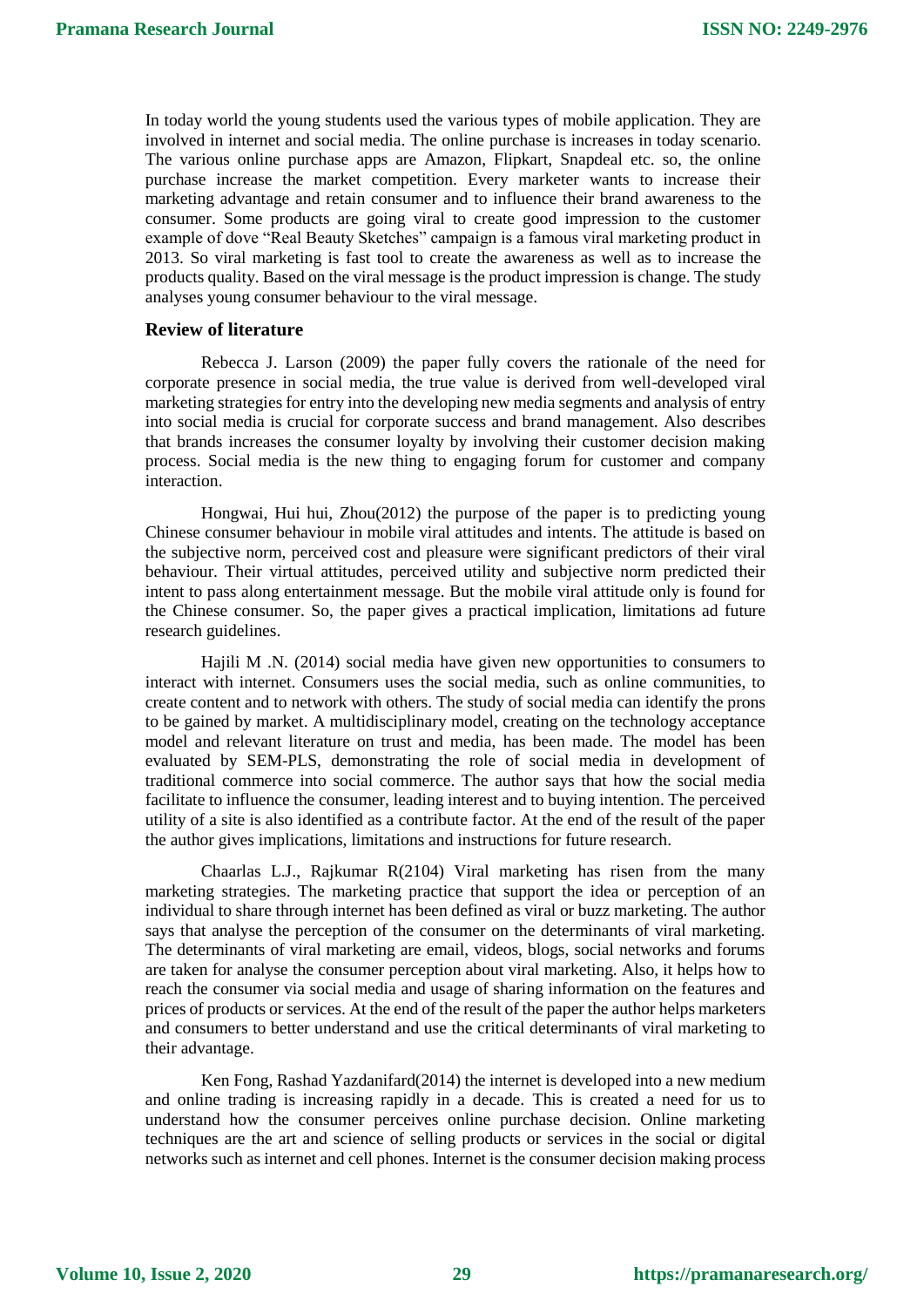ensures that marketer to made greater use this technique, while consumer is changing their traditional pattern of buying behaviour. The author says that marketing techniques quality does affect consumer perception of products or services. Online consumer review is one of the tools for communicate quality of goods or services. The buying intention online consumer with low cognitive need were affected by quantity of statements rather than quality.

Morteza Hendijiani Fard, Reza Marvi (2019) in the preceding decades, due to the advancement of social media, the old marketing has become diminishing stage. Entrepreneurs and managers are seeking novel effective and efficient ways technological products or services. The purpose of the paper is to evaluate the effect of viral marketing on purchase intention of mobile application user in Iran market. The result of the paper is the purchase intention is based on the creditability, quality and quantity of information. The research paper also gives implications, limitations and future research directions.

### **Objectives**

1. To study the role of social and internet media in viral marketing.

2. To identify the level of awareness of viral marketing among young women consumer via social and internet media.

3. To find the factors that creates awareness of viral marketing via social and internet media.

4. To analyse the effect of social and internet media on consumer attitudes towards viral marketing.

#### **Hypothesis Setting**

#### **Correlation analysis**

Hypothesis 1

H0(Null Hypothesis) ; There is no significance relation between awareness of viral marketing and surprise through social media.

Hypothesis 2

H0(Null Hypothesis) ; There is no significance relation between awareness of viral marketing and emotional through social media.

Hypothesis 3

H0(Null Hypothesis) ; There is no significance relation between awareness of viral marketing and friend's recommendation through social media.

Hypothesis 4

H0(Null Hypothesis) ; There is no significance relation between awareness of viral marketing and celebrity's recommendation through social media.

Hypothesis 5

H0(Null Hypothesis) ; There is no significance relation between awareness of viral marketing and surprise through internet media.

Hypothesis 6

H0(Null Hypothesis) ; There is no significance relation between awareness of viral marketing and emotional through internet media.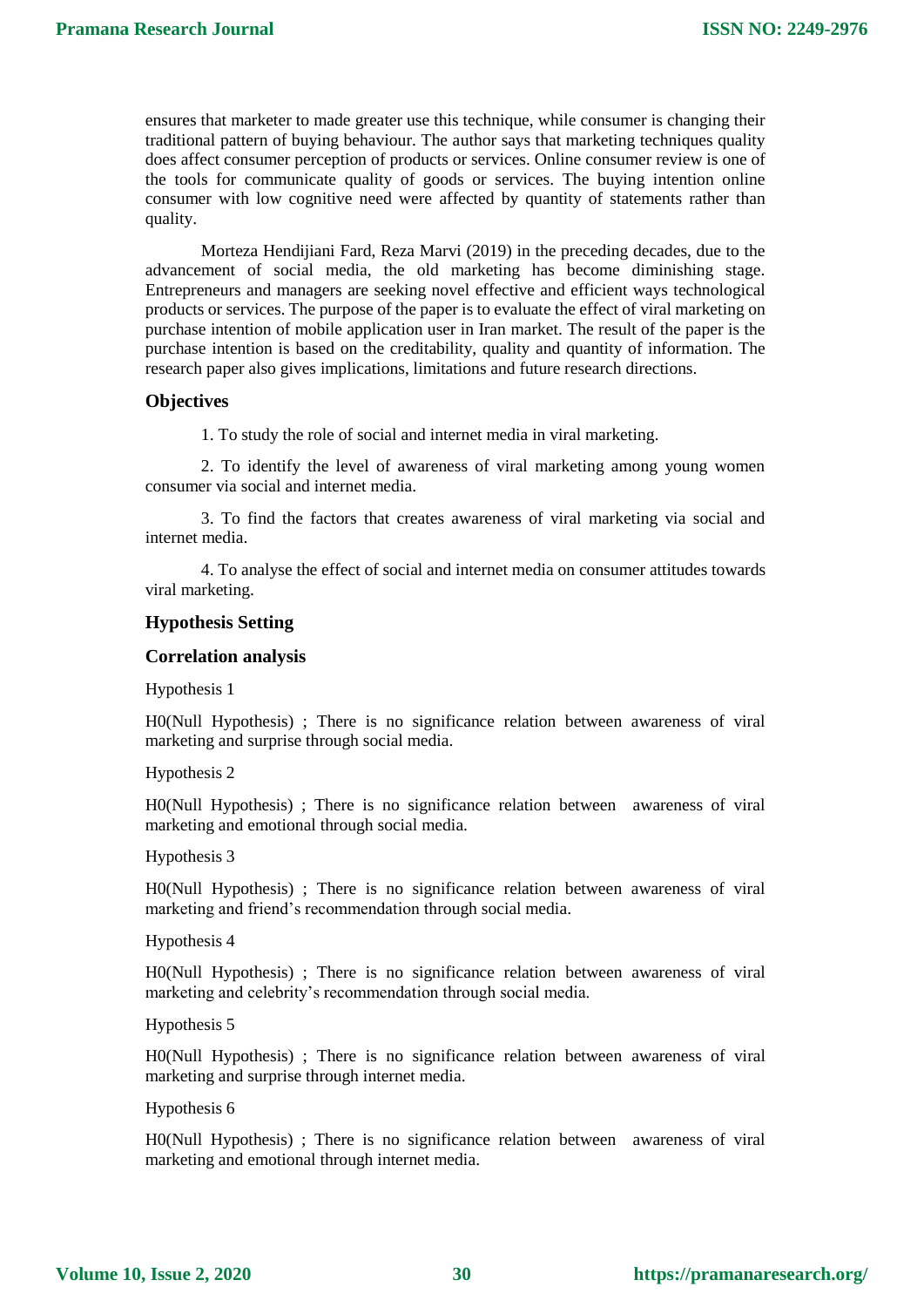H0(Null Hypothesis) ; There is no significance relation between awareness of viral marketing and friend's recommendation through internet media.

#### Hypothesis 8

H0(Null Hypothesis) ; There is no significance relation between awareness of viral marketing and celebrity's recommendation through internet media.

#### Hypothesis 9

H0(Null Hypothesis) ; There is no significance relation between awareness of viral marketing and social media.

Hypothesis 10

H0(Null Hypothesis) ; There is no significance relation between awareness of viral marketing and internet media.

#### **Chi - square analysis**

Hypothesis 1

H0(Null Hypothesis) ; There is no significance relation between open and forward viral message and experience through social media.

Hypothesis 2

H0(Null Hypothesis) ; There is no significance relation between open and forward viral message and entertainment through social media.

Hypothesis 3

H0(Null Hypothesis) ; There is no significance relation between open and forward viral message and information through social media.

Hypothesis 4

H0(Null Hypothesis) ; There is no significance relation between open and forward viral message and experience through internet media.

Hypothesis 5

H0(Null Hypothesis) ; There is no significance relation between open and forward viral message and entertainment through internet media.

Hypothesis 6

H0(Null Hypothesis) ; There is no significance relation between open and forward viral message and information through internet media.

Hypothesis 7

H0(Null Hypothesis) ; There is no significance relation between interest increases and social media.

Hypothesis 8

H0(Null Hypothesis) ; There is no significance relation between interest increases and internet media.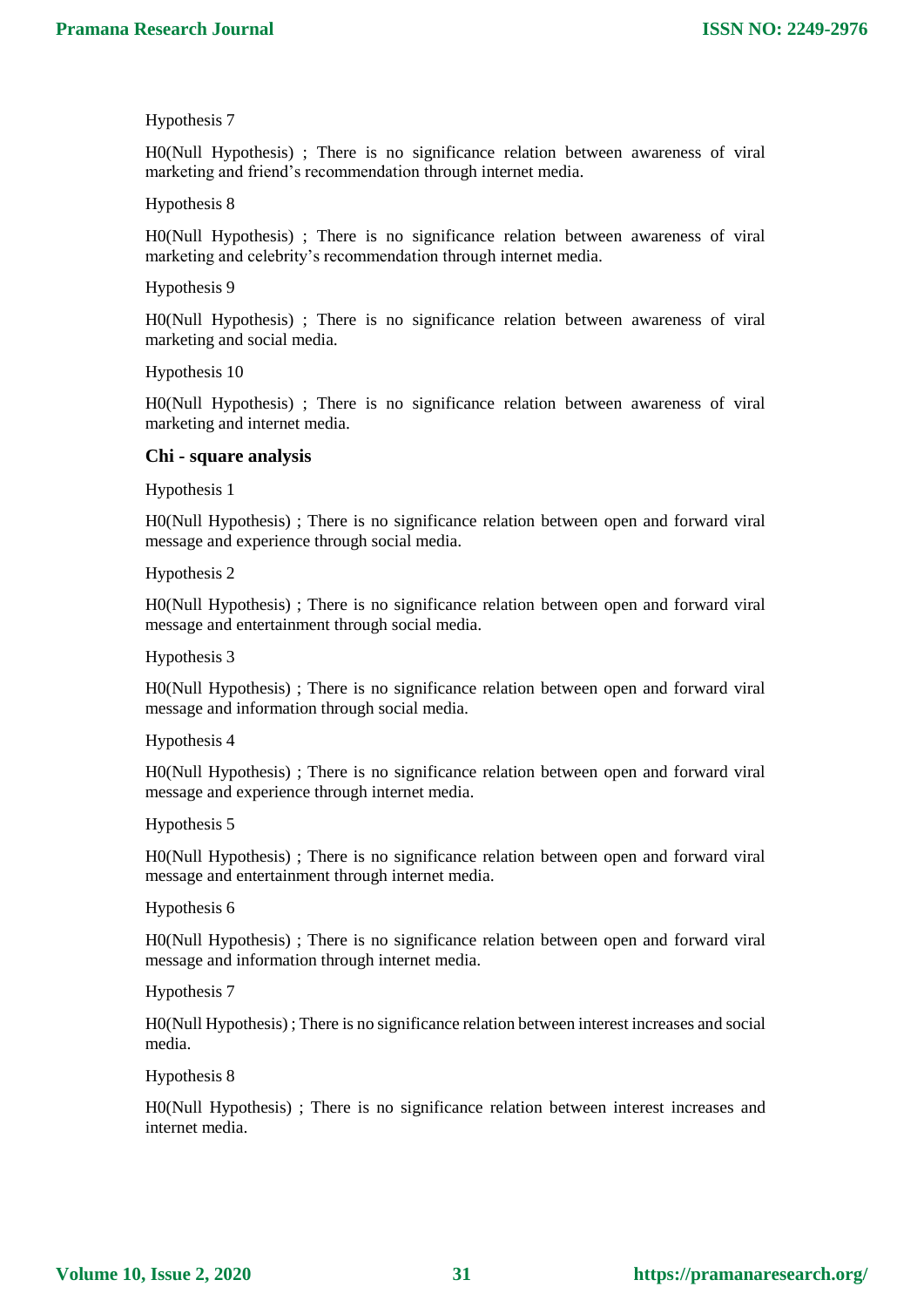# **Research Methodology:**

### **Research design**

Descriptive study

A Descriptive design seeks to elaborate the current status of a variables or phenomenon. The researcher does not begin with a hypothesis, but typically develops one after data is collected. Mostly the data collection is observational in nature.

### Data Collection Source

The study was conducted with primary data which was collected through structured questionnaire from the respondents in Trichy region particularly students from university.

### Methods of Data Collection

The data was collected through structured questionnaire which is prepared based on the objectives and variables that affects the result. The structured questionnaire consists of various types of questions like Likert scale questions, one and close end questions.

### Sampling Design

The sampling design is the non-probability sampling that is convenient and purposive sampling techniques. The sample size of 22 was taken to conduct pilot study and the reliability test was conducted using the Cronbach Alpha Analysis.

Table 1: Reliability statistics

### **Reliability Statistics**

| Cronbach's Alpha | N of Items |
|------------------|------------|
| .839             | 36         |

### **Statistical Tools Used**

For the purpose of analysis and interpretation, the data collected from structured questionnaires was analysed using correlation and chi-square test was done.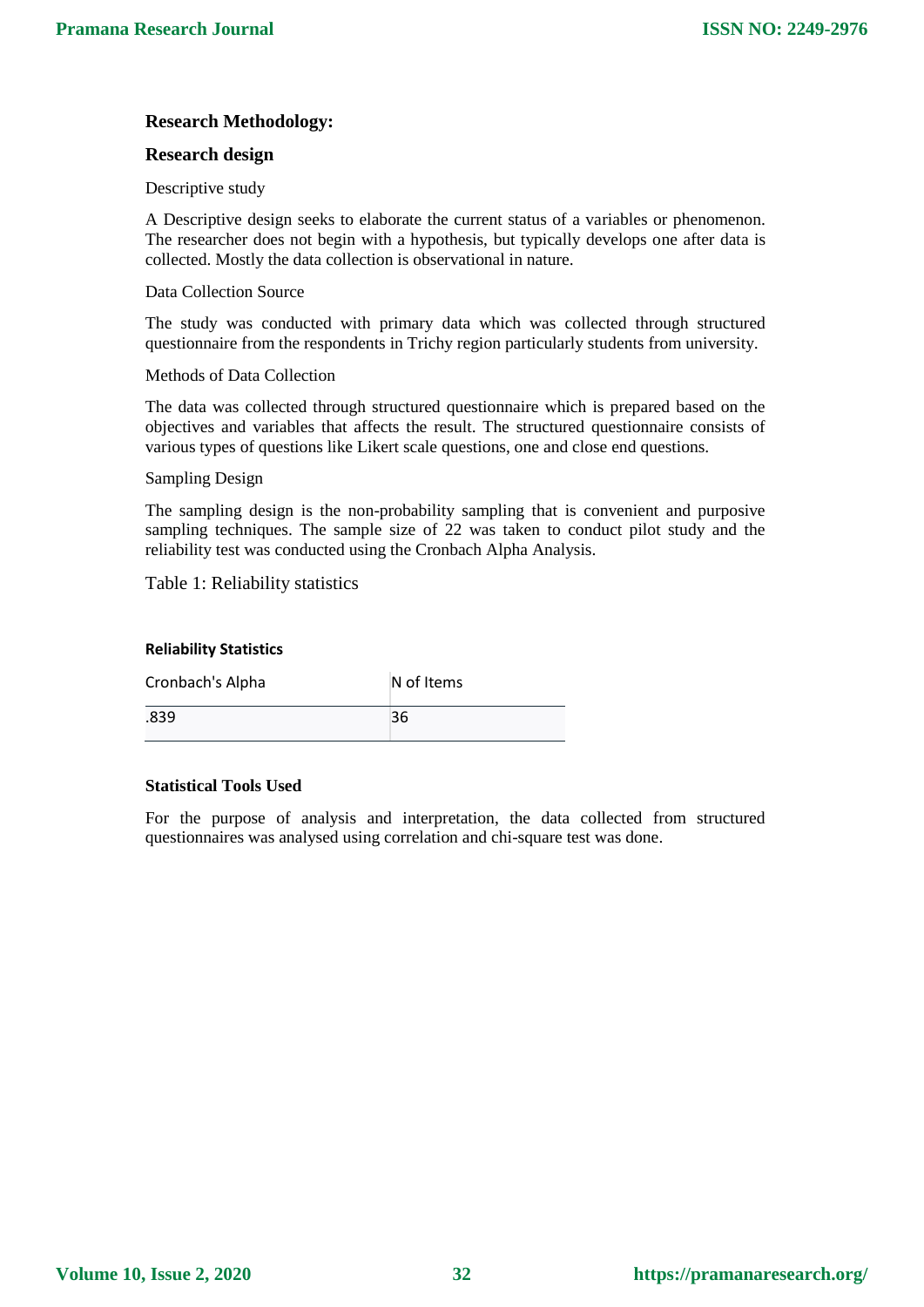# **Result and Discussion**

### **Correlation**

# **Hypothesis 1**

H0(Null Hypothesis); There is no significance relation between awareness of viral marketing and surprise through social media.

Table 2: hypothesis 1

### **Correlations**

|            |                                     | aware_through_so aware_through_su<br>cialmedia | rprise sm |
|------------|-------------------------------------|------------------------------------------------|-----------|
| ocialmedia | aware_through_s Pearson Correlation |                                                | $.540**$  |
|            | Sig. (2-tailed)                     |                                                | .009      |
|            | N                                   | 22                                             | 22        |
| urprise_sm | aware_through_s Pearson Correlation | $.540**$                                       |           |
|            | Sig. (2-tailed)                     | .009                                           |           |
|            | N                                   | 22                                             | 22        |

\*\*. Correlation is significant at the 0.01 level (2-tailed).

It is inferred that Pearson's value is positive which means that there is positive correlation between awareness of viral marketing and surprise through social media. Sig. (2 tailed) value is less than the critical value 0.05 which means that is statistically significant relation between the variables.

#### **Inference**

Therefore, there is positive relation between awareness of viral marketing and surprise through media.

### **Hypothesis 2**

H0(Null Hypothesis) ; There is no significance relation between awareness of viral marketing and emotional through social media.

Table 3: hypothesis 2

#### **Correlations**

|                                                |                            | aware_through_socia emotion<br>Imedia | aware t<br>hrough<br>al sm |
|------------------------------------------------|----------------------------|---------------------------------------|----------------------------|
| aware through socialmedia                      | <b>Pearson Correlation</b> | 1                                     | $.755***$                  |
|                                                | Sig. (2-tailed)            |                                       | .000                       |
|                                                | N                          | 22                                    | 22                         |
| aware through emotional sm Pearson Correlation |                            | $.755***$                             | $\mathbf{1}$               |
|                                                | Sig. (2-tailed)            | .000                                  |                            |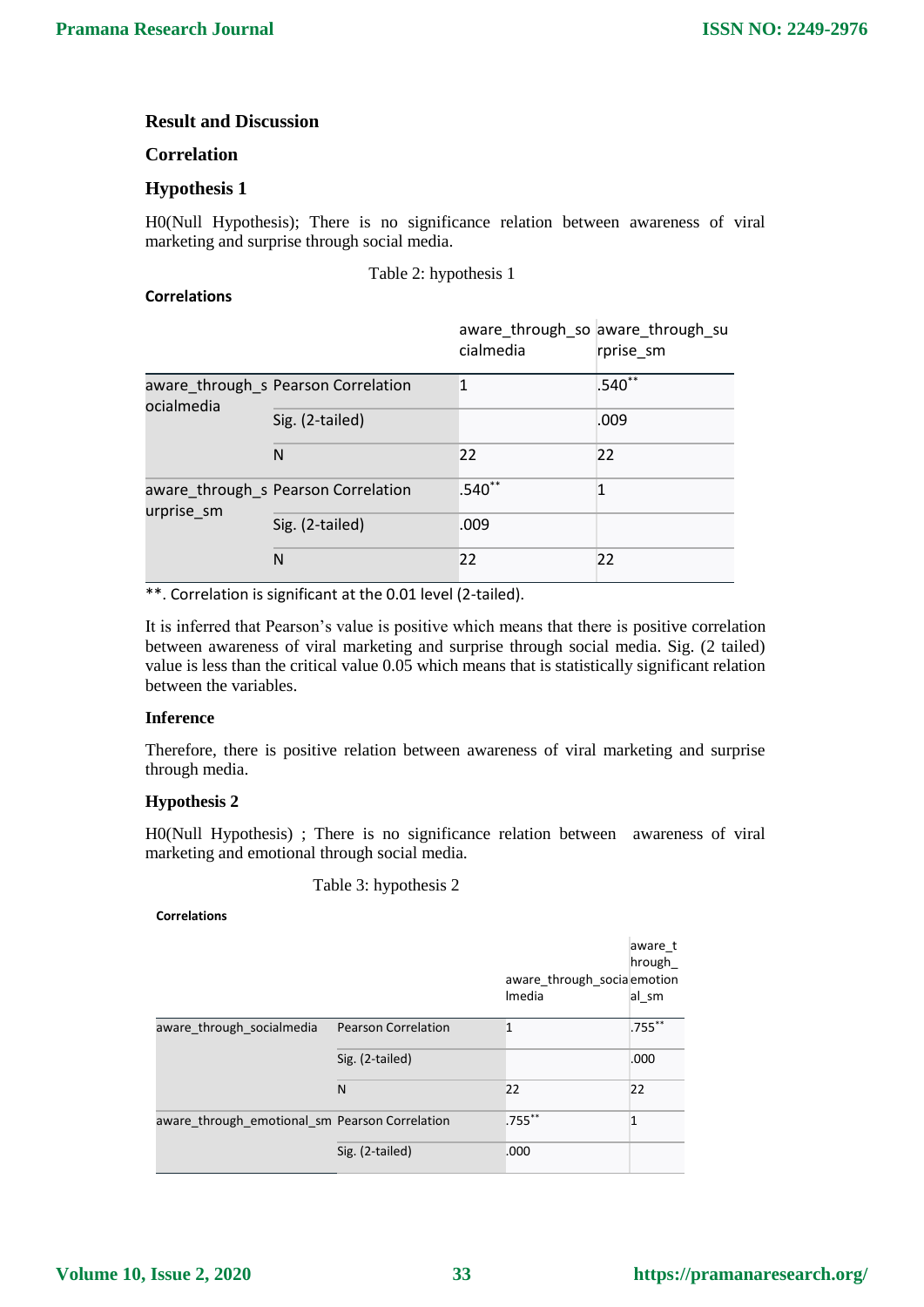\*\*. Correlation is significant at the 0.01 level (2-tailed).

It is inferred that Pearson's value is positive which means that there is positive correlation between awareness of viral marketing and emotional through social media. Sig. (2 tailed) value is less than the critical value 0.05 which means that is statistically significant relation between the variables.

### **Inference**

Therefore, there is positive relation between awareness of viral marketing and emotional through media.

### **Hypothesis 3**

H0(Null Hypothesis) ; There is no significance relation between awareness of viral marketing and friend's recommendation through social media.

Table 4: hypothesis 3

### **Correlations**

|                                                |                                     | socialmedia   friends sm | aware_through aware_through |
|------------------------------------------------|-------------------------------------|--------------------------|-----------------------------|
| socialmedia                                    | aware through Pearson Correlation 1 |                          | $.649**$                    |
|                                                | Sig. (2-tailed)                     |                          | .001                        |
|                                                | N                                   | 22                       | 22                          |
| aware_throughPearson Correlation<br>friends sm |                                     | $.649**$                 | 1                           |
|                                                | Sig. (2-tailed)                     | .001                     |                             |
|                                                | N                                   | 22                       | 22                          |

\*\*. Correlation is significant at the 0.01 level (2-tailed).

It is inferred that Pearson's value is positive which means that there is positive correlation between awareness of viral marketing and friend's recommendation through social media. Sig. (2 tailed) value is less than the critical value 0.05 which means that is statistically significant relation between the variables.

### **Inference**

Therefore, there is positive relation between awareness of viral marketing and friend's recommendation through media.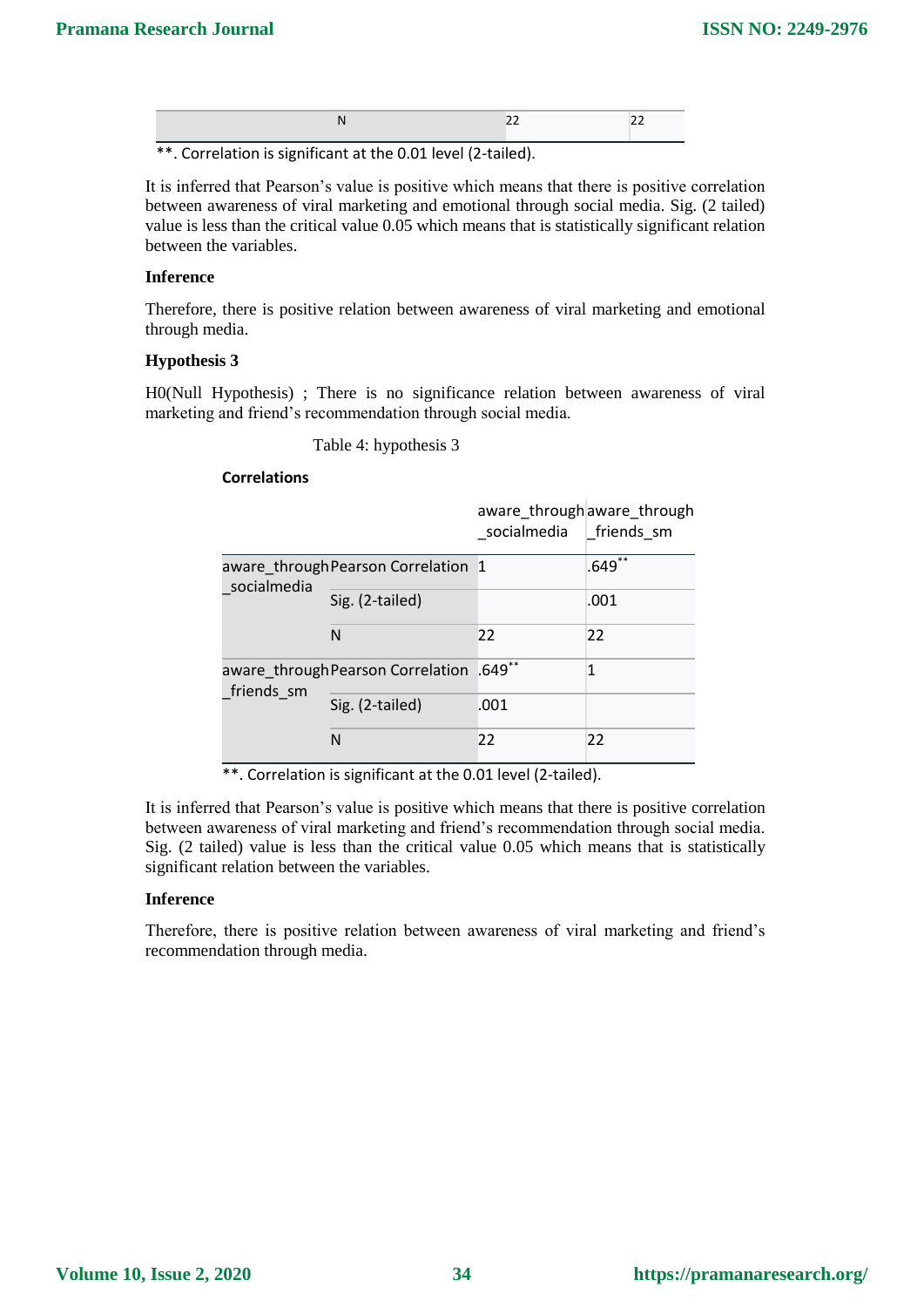H0(Null Hypothesis) ; There is no significance relation between awareness of viral marketing and celebrity's recommendation through social media.

Table 5: hypothesis 4

### **Correlations**

|                                                    |                 | aware_through aware_through<br>socialmedia | celebrity_sm |
|----------------------------------------------------|-----------------|--------------------------------------------|--------------|
| aware_through_socialmediPearson Correlation        |                 | $\mathbf{1}$                               | .421         |
| a                                                  | Sig. (2-tailed) |                                            | .050         |
|                                                    | N               | 22                                         | 22           |
| aware_through_celebrity_ Pearson Correlation<br>sm |                 | .421                                       |              |
|                                                    | Sig. (2-tailed) | .050                                       |              |
|                                                    | N               | 22                                         | 22           |

It is inferred that Pearson's value is positive which means that there is positive correlation between awareness of viral marketing and celebrity's recommendation through social media. Sig. (2 tailed) value is equal to the critical value 0.05 which means that is statistically significant relation between the variables.

### **Inference**

Therefore, there is positive but there is relation between awareness of viral marketing and celebrity's recommendation through social media.

### **Hypothesis 5**

H0(Null Hypothesis) ; There is no significance relation between awareness of viral marketing and surprise through internet media.

Table 6: hypothesis 5

### **Correlations**

|                                         |                 | aware_through aware_through<br>internetmedia surprise im |         |
|-----------------------------------------|-----------------|----------------------------------------------------------|---------|
| aware_through_internet Pearson<br>media | Correlation     | 1                                                        | $.467*$ |
|                                         | Sig. (2-tailed) |                                                          | .029    |
|                                         | N               | 22                                                       | 22      |
| aware_through_surprise_iPearson<br>m    | Correlation     | $.467*$                                                  | 1       |
|                                         | Sig. (2-tailed) | .029                                                     |         |
|                                         | N               | 22                                                       | 22      |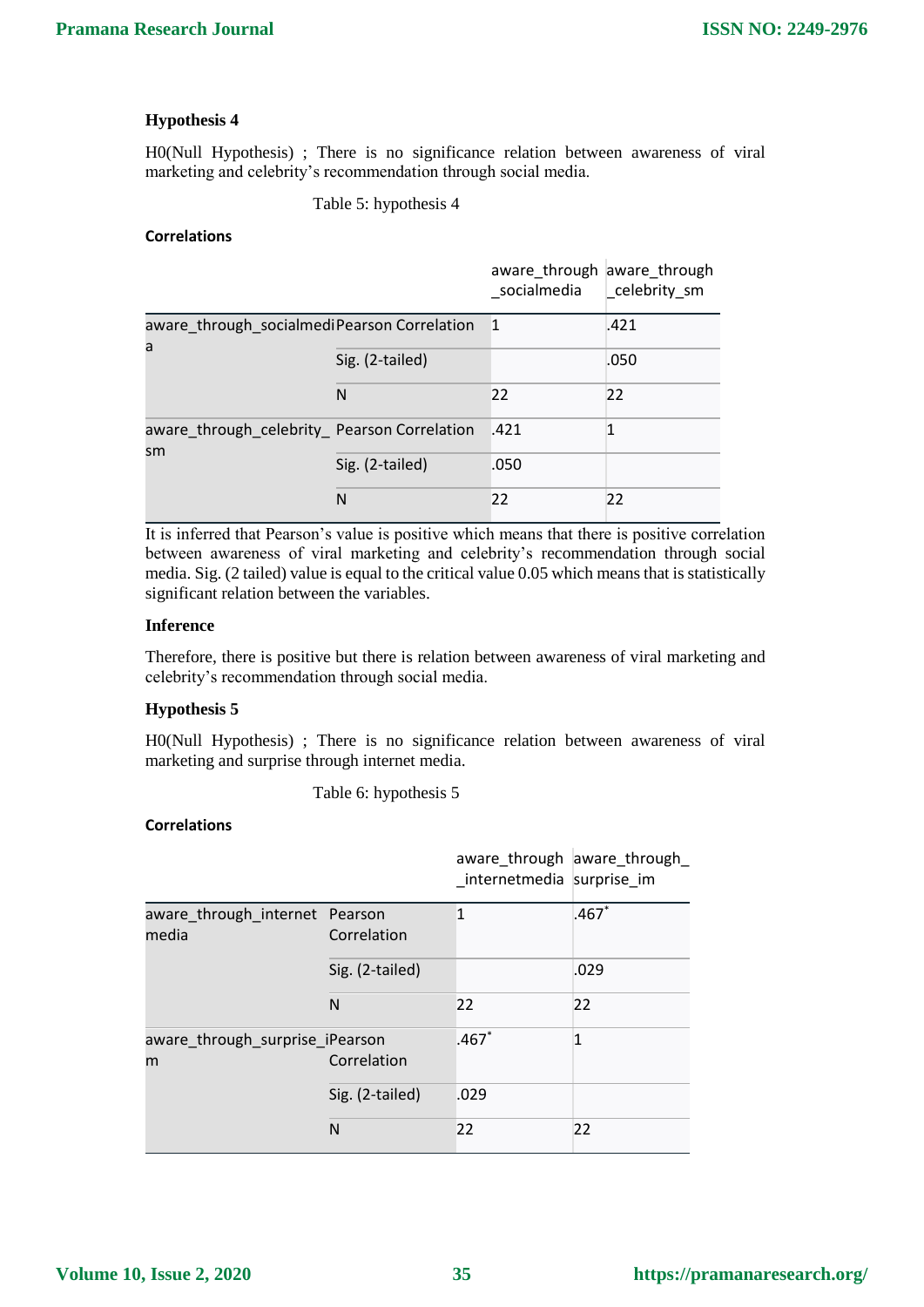\*. Correlation is significant at the 0.05 level (2-tailed).

It is inferred that Pearson's value is positive which means that there is positive correlation between awareness of viral marketing and surprise through internet media. Sig. (2 tailed) value is less than the critical value 0.05 which means that is statistically significant relation between the variables.

### **Inference**

Therefore, there is positive relation between awareness of viral marketing and surprise through internet media.

### **Hypothesis 6**

H0(Null Hypothesis) ; There is no significance relation between awareness of viral marketing and emotional through internet media.

Table 7: hypothesis 6

### **Correlations**

|                                       |                                      | ernetmedia | aware_through_int aware_through_em<br>otional im |
|---------------------------------------|--------------------------------------|------------|--------------------------------------------------|
| aware_through_int Pearson Correlation |                                      | 1          | $.547**$                                         |
| ernetmedia                            | Sig. (2-tailed)                      |            | .008                                             |
|                                       | N                                    | 22         | 22                                               |
| otional im                            | aware_through_em Pearson Correlation | $.547**$   | 1                                                |
|                                       | Sig. (2-tailed)                      | .008       |                                                  |
|                                       | N                                    | 22         | 22                                               |

\*\*. Correlation is significant at the 0.01 level (2-tailed).

It is inferred that Pearson's value is positive which means that there is positive correlation between awareness of viral marketing and emotional through internet media. Sig. (2 tailed) value is less than the critical value 0.05 which means that is statistically significant relation between the variables.

#### **Inference**

Therefore, there is positive relation between awareness of viral marketing and emotional through internet media.

### **Hypothesis 7**

H0(Null Hypothesis) ; There is no significance relation between awareness of viral marketing and friend's recommendation through internet media.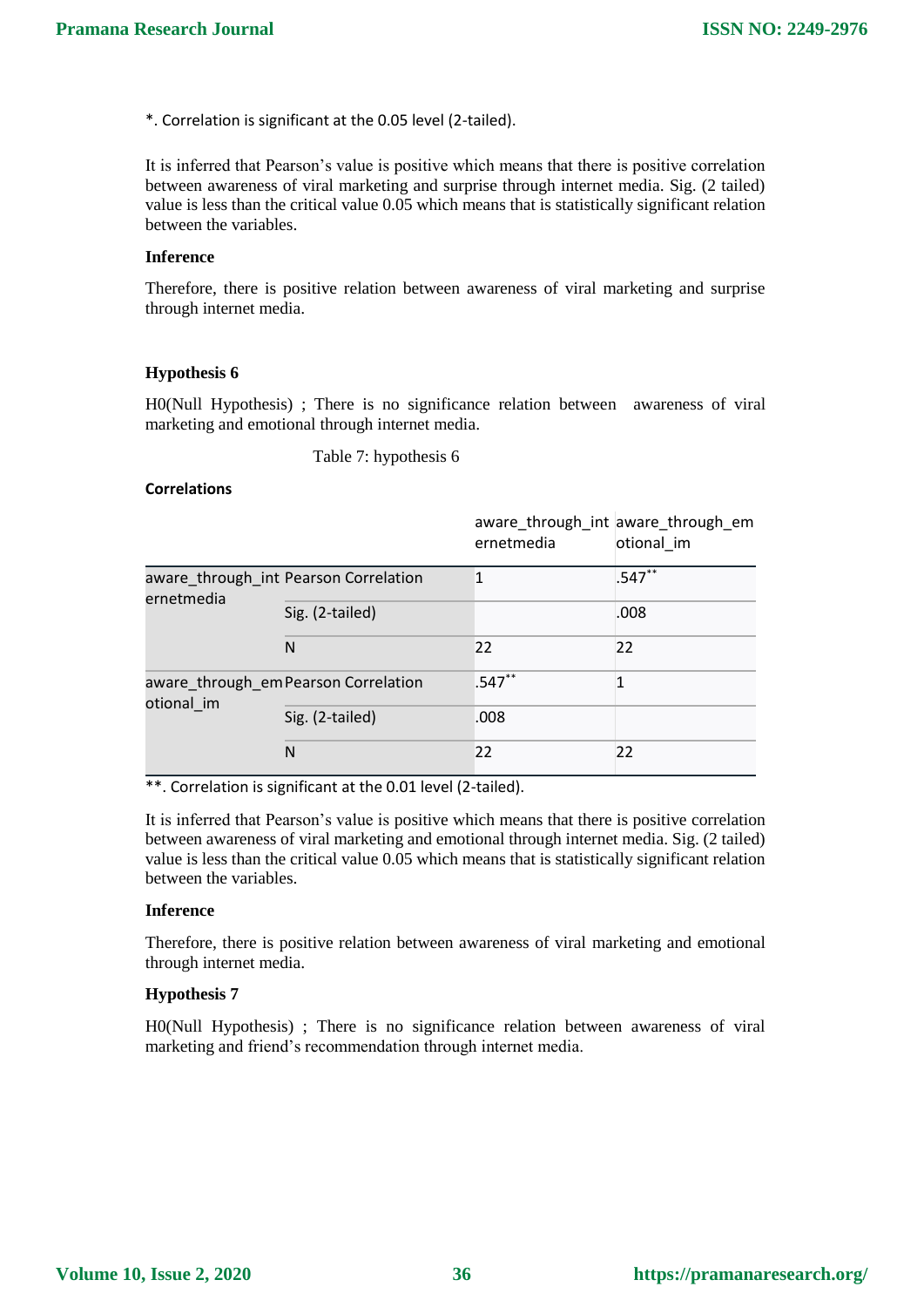### Table 8: hypothesis 7

# **Correlations**

|                                                     |                   | aware_through_aware_through_<br>internetmedia | friends im |
|-----------------------------------------------------|-------------------|-----------------------------------------------|------------|
| aware_through_internetme_Pearson Correlation<br>dia |                   |                                               | $.496*$    |
|                                                     | $Sig. (2-tailed)$ |                                               | .019       |
|                                                     | N                 | 22                                            | 22         |
| aware_through_friends_im Pearson Correlation        |                   | $.496*$                                       |            |
|                                                     | Sig. (2-tailed)   | .019                                          |            |
|                                                     | N                 | 22                                            | 22         |

\*. Correlation is significant at the 0.05 level (2-tailed).

It is inferred that Pearson's value is positive which means that there is positive correlation between awareness of viral marketing and friend's recommendation through internet media. Sig. (2 tailed) value is less than the critical value 0.05 which means that is statistically significant relation between the variables.

#### **Inference**

Therefore, there is positive relation between awareness of viral marketing and friend's recommendation through internet media.

### **Hypothesis 8**

H0(Null Hypothesis) ; There is no significance relation between awareness of viral marketing and celebrity's recommendation through internet media.

#### Table 9: hypothesis 8

#### **Correlations**

|                             |                            | aware through inter | aware through cele |
|-----------------------------|----------------------------|---------------------|--------------------|
|                             |                            | netmedia            | brity_im           |
| aware_through_internetmedia | <b>Pearson Correlation</b> | 1                   | $-0.015$           |
|                             | Sig. (2-tailed)            |                     | .947               |
|                             | N                          | 22                  | 22                 |
| aware_through_celebrity_im  | <b>Pearson Correlation</b> | $-.015$             |                    |
|                             | Sig. (2-tailed)            | .947                |                    |
|                             | N                          | 22                  | 22                 |

It is inferred that Pearson's value is negative which means that there is negative correlation between awareness of viral marketing and celebrity's recommendation through internet media. Sig. (2 tailed) value is greater than the critical value 0.05 which means that is statistically not significant relation between the variables.

#### **Inference**

Therefore, there is negative relation between awareness of viral marketing and celebrity's recommendation through internet media.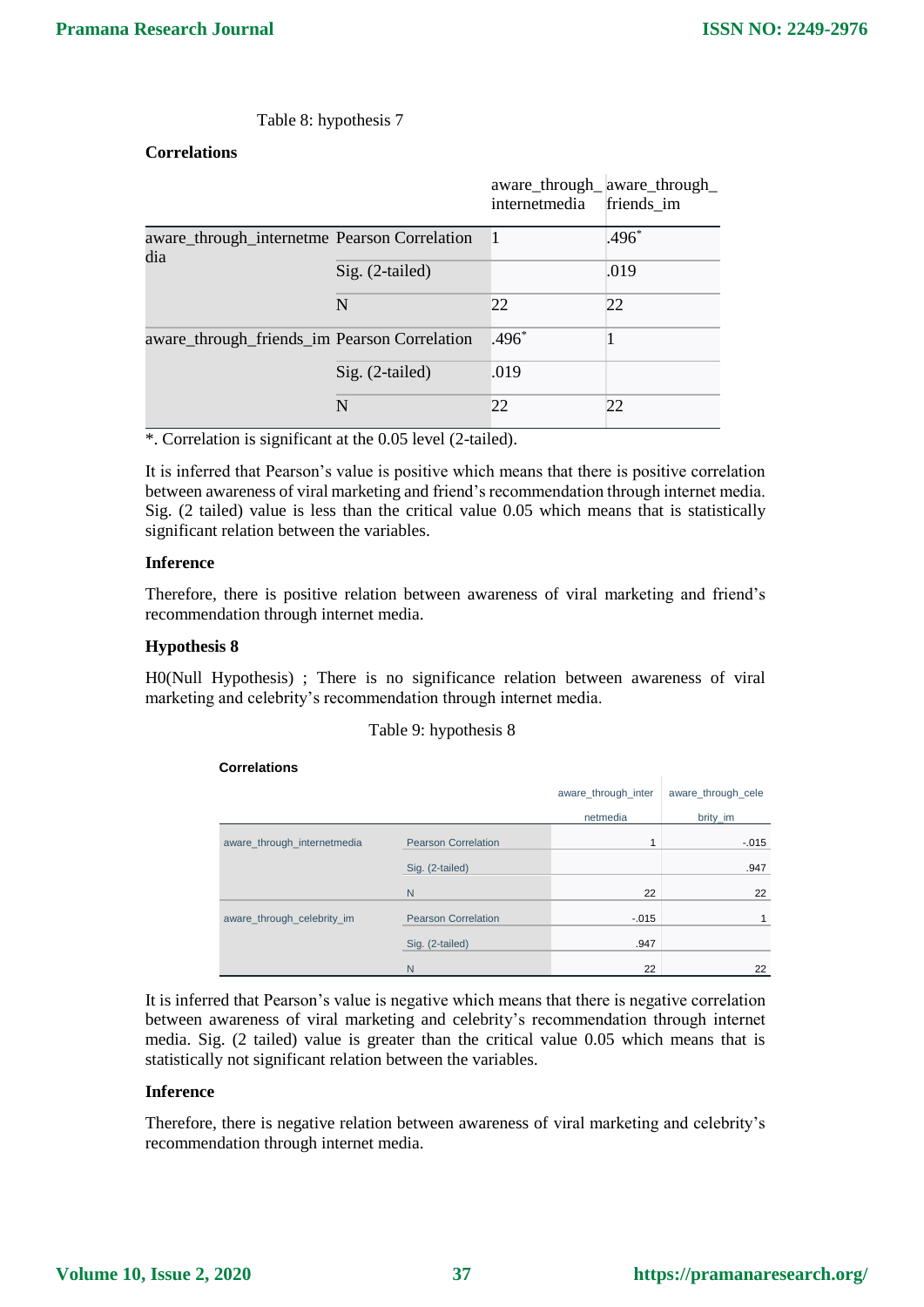H0(Null Hypothesis) ; There is no significance relation between awareness of viral marketing and social media.

Table 10: hypothesis 9

### **Correlations**

|                                                  |                            | aware_viralmar aware_through<br>keting | socialmedia |
|--------------------------------------------------|----------------------------|----------------------------------------|-------------|
| aware viralmarketing                             | <b>Pearson Correlation</b> | $\mathbf{1}$                           | .162        |
|                                                  | Sig. (2-tailed)            |                                        | .471        |
|                                                  | N                          | 22                                     | 22          |
| aware_through_socialmediPearson Correlation<br>a |                            | .162                                   | 1           |
|                                                  | Sig. (2-tailed)            | .471                                   |             |
|                                                  | N                          | 22                                     | 22          |

It is inferred that Pearson's value is positive which means that there is positive correlation between awareness of viral marketing and social media. Sig. (2 tailed) value is greater than the critical value 0.05 which means that is statistically not significant relation between the variables.

#### **Inference**

Therefore, there is negative relation between awareness of viral marketing and social media.

### **Hypothesis 10**

H0(Null Hypothesis) ; There is no significance relation between awareness of viral marketing and internet media.

Table 11: hypothesis 10

#### **Correlations**

|                                                            |                 | aware viralmar aware through<br>keting | internetmedia |
|------------------------------------------------------------|-----------------|----------------------------------------|---------------|
| aware viralmarketing Pearson Correlation 1                 |                 |                                        | $.754**$      |
|                                                            | Sig. (2-tailed) |                                        | .000          |
|                                                            | N               | 22                                     | 22            |
| aware_through_inter Pearson Correlation .754**<br>netmedia |                 |                                        | 1             |
|                                                            | Sig. (2-tailed) | .000                                   |               |
|                                                            | N               | 22                                     | 22            |

\*\*. Correlation is significant at the 0.01 level (2-tailed).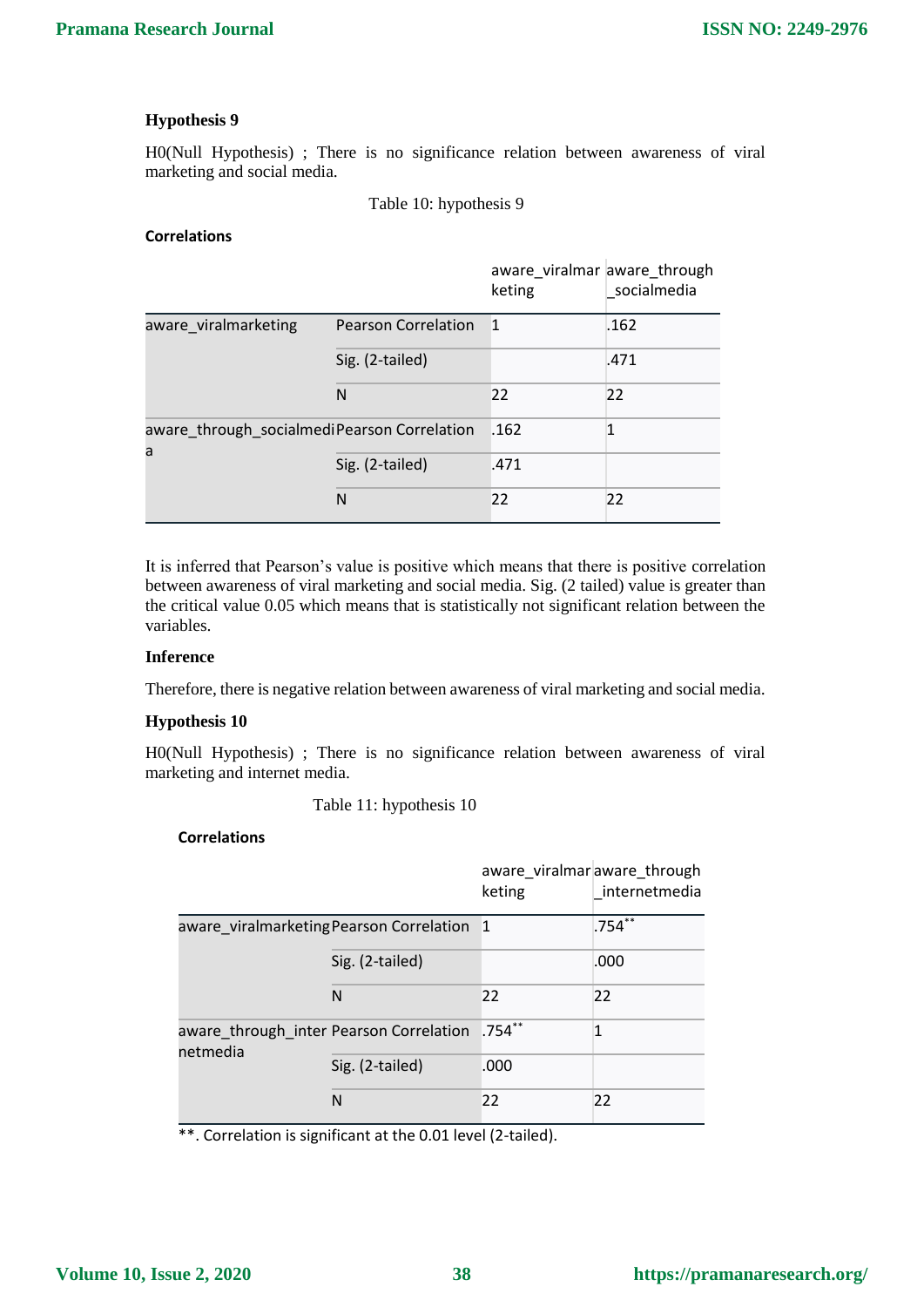It is inferred that Pearson's value is positive which means that there is positive correlation between awareness of viral marketing and internet media. Sig. (2 tailed) value is less than the critical value 0.05 which means that is statistically significant relation between the variables.

### **Inference**

Therefore, there is positive relation between awareness of viral marketing and internet media.

### **Chi-Square Test**

#### **Hypothesis 1**

H0(Null Hypothesis) ; There is no significance relation between open and forward viral message and experience through social media.

Table 12: hypothesis 1

#### **Chi-Square Tests**

|                                 | Value      | Df | Asymptotic Significance (2-sided) |
|---------------------------------|------------|----|-----------------------------------|
| Pearson Chi-Square              | $29.150^a$ | 12 | .004                              |
| Likelihood Ratio                | 31.050     | 12 | .002                              |
| Linear-by-Linear<br>Association | 6.562      |    | .010                              |
| N of Valid Cases                | 22         |    |                                   |

a. 20 cells (100.0%) have expected count less than 5. The minimum expected count is .18.

Calculated Value= 29.150, Asymptotic Significance value= 0.004

The Asymptotic significance value is lesser than 0.05. hence H0 is rejected and H1 is accepted. Therefore, there is significant association between open and forward viral message and experience through social media.

#### **Hypothesis 2**

H0(Null Hypothesis) ; There is no significance relation between open and forward viral message and entertainment through social media.

Table 13: hypothesis 2

#### **Chi-Square Tests**

|                              | Value               | Df | Asymptotic<br>Significance (2-sided) |
|------------------------------|---------------------|----|--------------------------------------|
| Pearson Chi-Square           | 36.777 <sup>a</sup> | 16 | .002                                 |
| Likelihood Ratio             | 29.498              | 16 | .021                                 |
| Linear-by-Linear Association | 11.403              |    | .001                                 |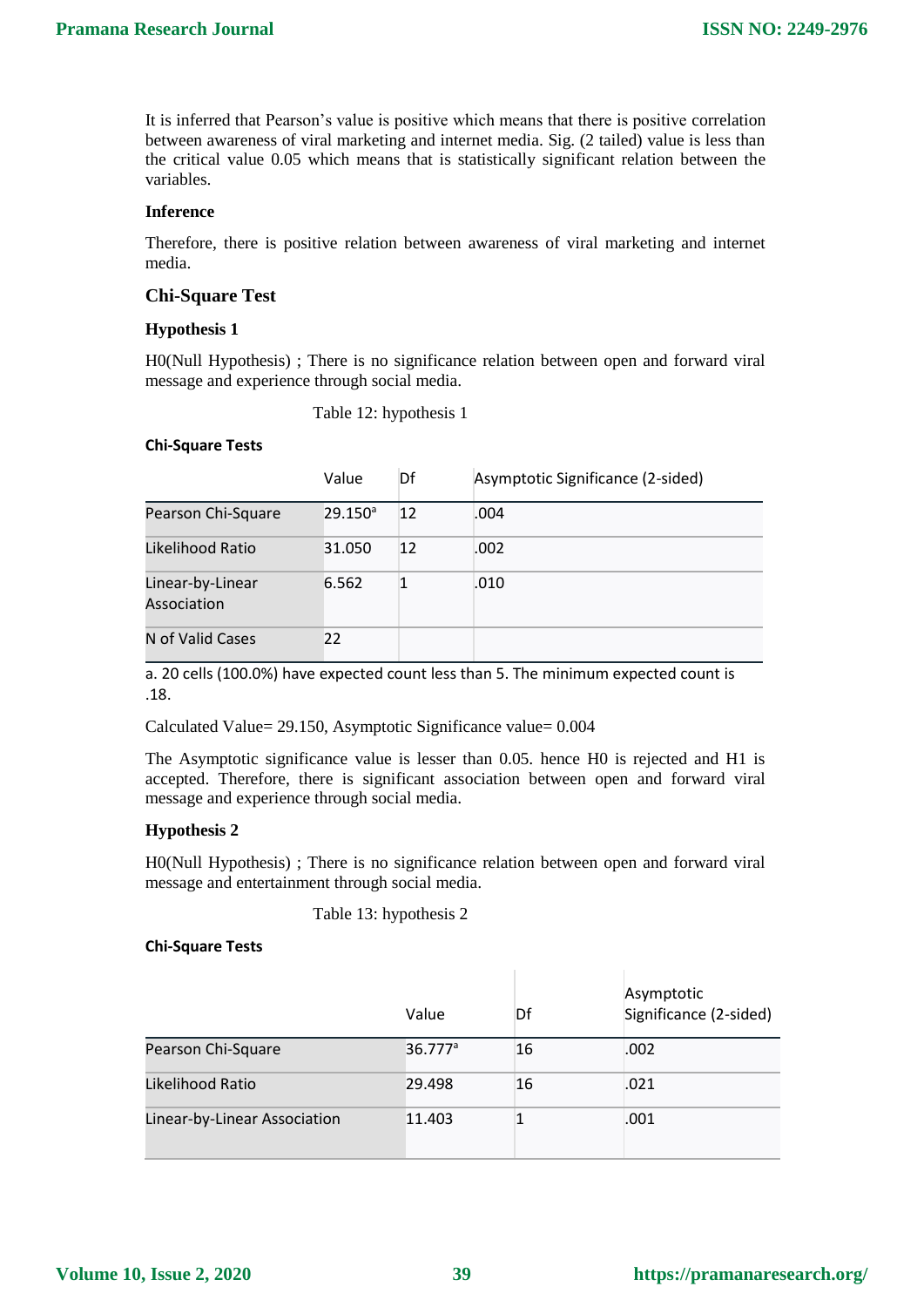| N of Valid Cases | -- |  |
|------------------|----|--|
|                  |    |  |

a. 25 cells (100.0%) have expected count less than 5. The minimum expected count is .18.

Calculated Value= 36.777, Asymptotic Significance value= 0.002

The Asymptotic significance value is lesser than 0.05. hence H0 is rejected and H1 is accepted. Therefore, there is significant association between open and forward viral message and entertainment through social media.

### **Hypothesis 3**

H0(Null Hypothesis) ; There is no significance relation between open and forward viral message and information through social media.

Table 14: hypothesis 3

#### **Chi-Square Tests**

|                              | Value            | df | Asymptotic<br>Significance (2-sided) |
|------------------------------|------------------|----|--------------------------------------|
| Pearson Chi-Square           | $26.125^{\rm a}$ | 8  | .001                                 |
| Likelihood Ratio             | 17.867           |    | .022                                 |
| Linear-by-Linear Association | 8.423            |    | .004                                 |
| N of Valid Cases             | 22               |    |                                      |

a. 14 cells (93.3%) have expected count less than 5. The minimum expected count is .18.

Calculated Value= 26.125, Asymptotic Significance value= 0.001

The Asymptotic significance value is lesser than 0.05. hence H0 is rejected and H1 is accepted. Therefore, there is significant association between open and forward viral message and information through social media.

### **Hypothesis 4**

H0(Null Hypothesis) ; There is no significance relation between open and forward viral message and experience through internet media.

Table 15: hypothesis 4

### **Chi-Square Tests**

|                              | Value            | df | Asymptotic<br>Significance (2-sided) |
|------------------------------|------------------|----|--------------------------------------|
| Pearson Chi-Square           | $18.396^{\rm a}$ | 12 | .104                                 |
| Likelihood Ratio             | 19.388           | 12 | .080                                 |
| Linear-by-Linear Association | 7.425            |    | .006                                 |
| N of Valid Cases             | 22               |    |                                      |

a. 20 cells (100.0%) have expected count less than 5. The minimum expected count is .18.

Calculated Value= 18.396, Asymptotic Significance value= 0.104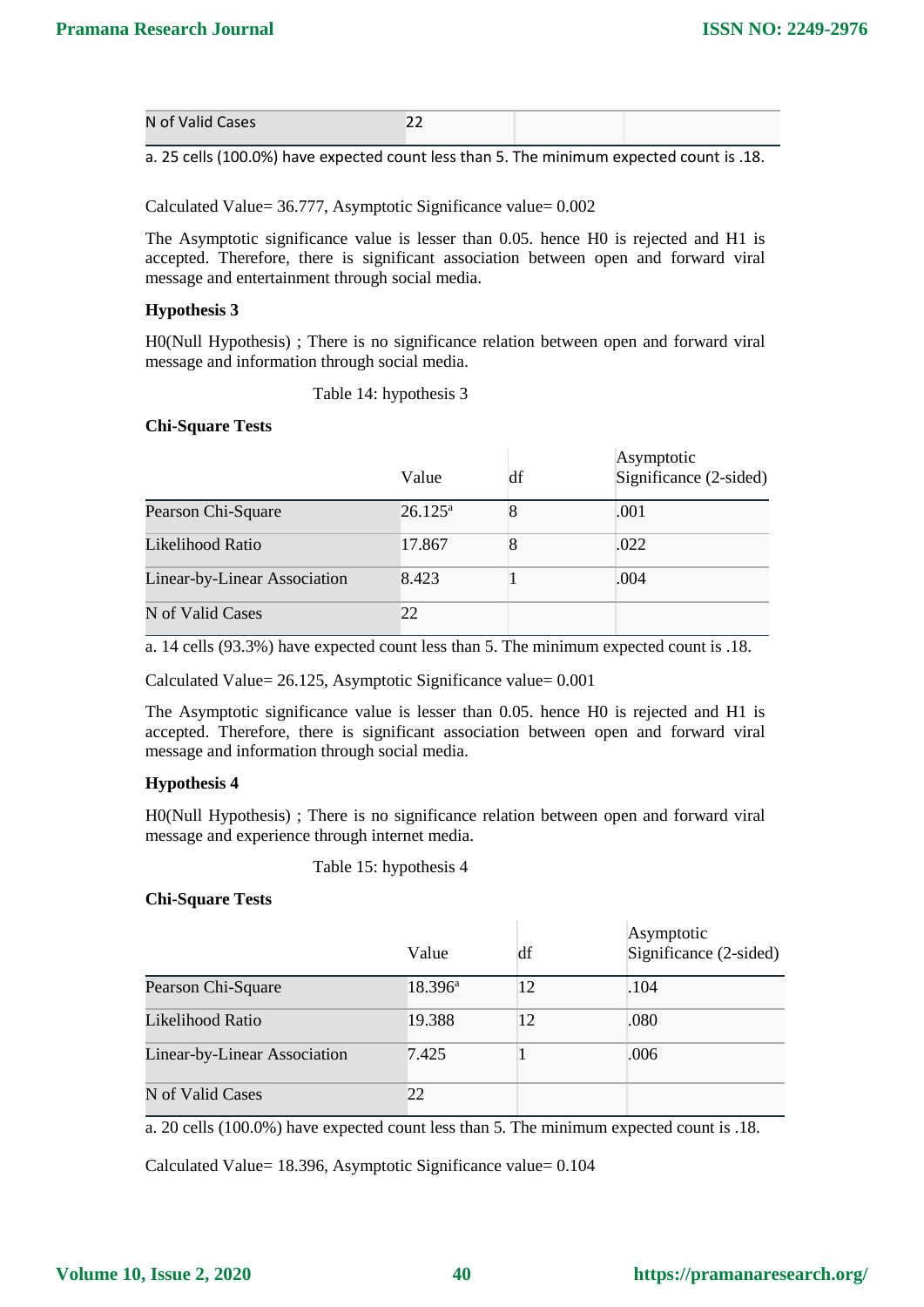The Asymptotic significance value is greater than 0.05. hence H1 is rejected and H0 is accepted. Therefore, there is no significant association between open and forward viral message and experience through internet media.

### **Hypothesis 5**

H0(Null Hypothesis) ; There is no significance relation between open and forward viral message and entertainment through internet media.

Table 16: hypothesis 5

#### **Chi-Square Tests**

|                              | Value                 | df | Asymptotic<br>Significance (2-sided) |
|------------------------------|-----------------------|----|--------------------------------------|
| Pearson Chi-Square           | $40.899$ <sup>a</sup> | 16 | .001                                 |
| Likelihood Ratio             | 32.249                | 16 | .009                                 |
| Linear-by-Linear Association | 9.207                 |    | .002                                 |
| N of Valid Cases             | 22                    |    |                                      |

a. 25 cells (100.0%) have expected count less than 5. The minimum expected count is .09.

Calculated Value= 40.899, Asymptotic Significance value= 0.001

The Asymptotic significance value is greater than 0.05. hence H0 is rejected and H1 is accepted. Therefore, there is significant association between open and forward viral message and entertainment through internet media.

#### **Hypothesis 6**

H0(Null Hypothesis) ; There is no significance relation between open and forward viral message and information through internet media.

Table 17: hypothesis 6

#### **Chi-Square Tests**

|                                 | Value                 | df | Asymptotic Significance (2-sided) |
|---------------------------------|-----------------------|----|-----------------------------------|
| Pearson Chi-Square              | $26.583$ <sup>a</sup> | 8  | .001                              |
| Likelihood Ratio                | 19.052                | 8  | .015                              |
| Linear-by-Linear<br>Association | 4.351                 |    | .037                              |
| N of Valid Cases                | 22                    |    |                                   |

a. 14 cells (93.3%) have expected count less than 5. The minimum expected count is .18.

Calculated Value= 26.583, Asymptotic Significance value= 0.001

The Asymptotic significance value is greater than 0.05. hence H0 is rejected and H1 is accepted. Therefore, there is significant association between open and forward viral message and information through internet media.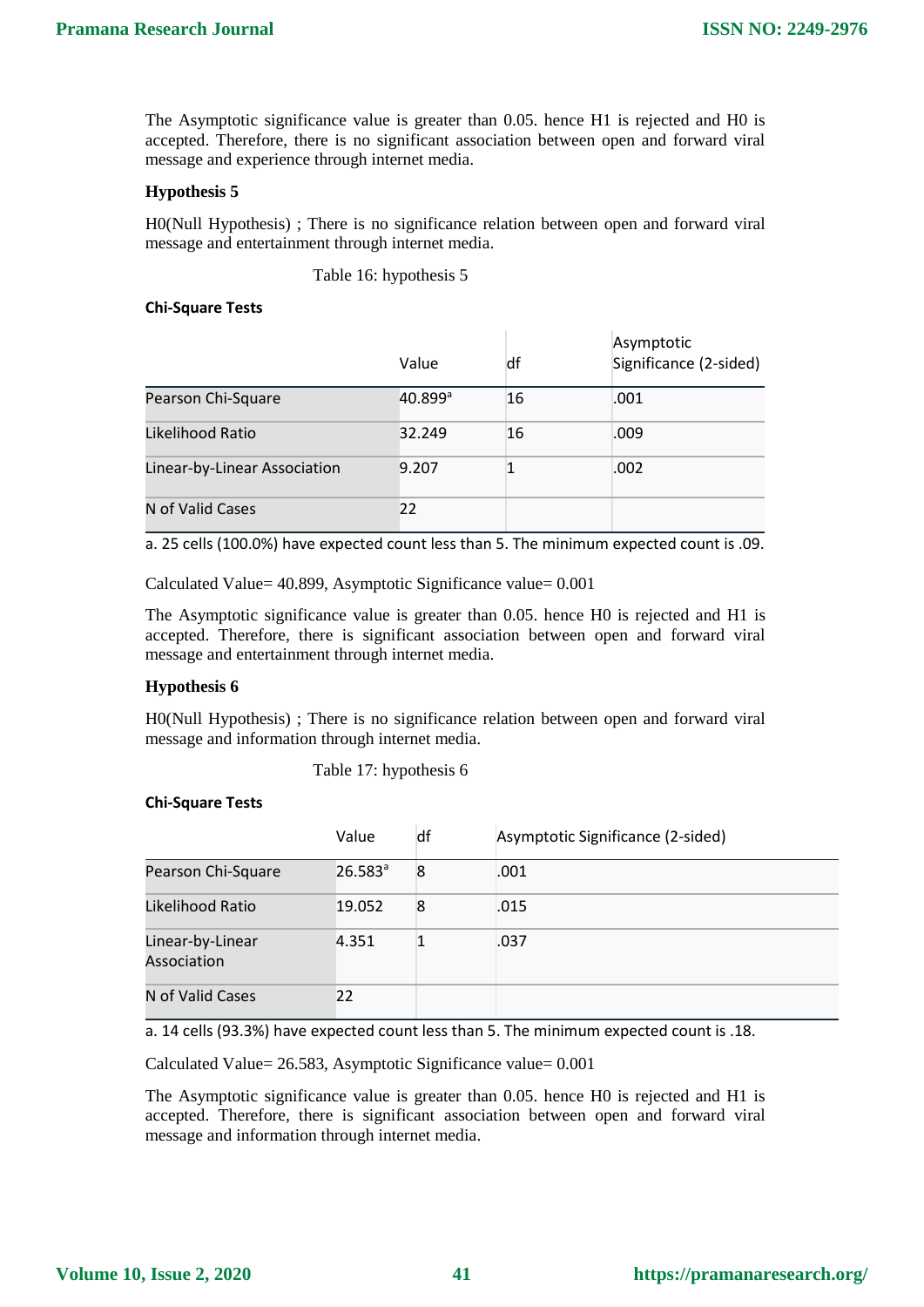H0(Null Hypothesis) ; There is no significance relation between interest increases and social media.

Table 18: hypothesis 7

### **Chi-Square Tests**

|                              | Value      | df | Asymptotic<br>Significance<br>$(2 -$<br>sided) |
|------------------------------|------------|----|------------------------------------------------|
| Pearson Chi-Square           | $29.150^a$ | 12 | .004                                           |
| Likelihood Ratio             | 31.050     | 12 | .002                                           |
| Linear-by-Linear Association | 6.562      |    | .010                                           |
| N of Valid Cases             | 22         |    |                                                |

a. 20 cells (100.0%) have expected count less than 5. The minimum expected count is .18.

Calculated Value= 29.150, Asymptotic Significance value= 0.004

The Asymptotic significance value is greater than 0.05. hence H0 is rejected and H1 is accepted. Therefore, there is significant association between interest increases and social media.

### **Hypothesis 8**

H0(Null Hypothesis) ; There is no significance relation between interest increases and internet media.

Table 19: hypothesis 8

#### **Chi-Square Tests**

|                                 | Value                 | df | Asymptotic Significance (2-sided) |
|---------------------------------|-----------------------|----|-----------------------------------|
| Pearson Chi-Square              | $24.567$ <sup>a</sup> | 12 | .017                              |
| Likelihood Ratio                | 27.853                | 12 | .006                              |
| Linear-by-Linear<br>Association | .004                  |    | .951                              |
| N of Valid Cases                | 22                    |    |                                   |

a. 20 cells (100.0%) have expected count less than 5. The minimum expected count is .18.

Calculated Value= 24.567, Asymptotic Significance value= 0.017

The Asymptotic significance value is greater than 0.05. hence H0 is rejected and H1 is accepted. Therefore, there is significant association between interest increases and internet media.